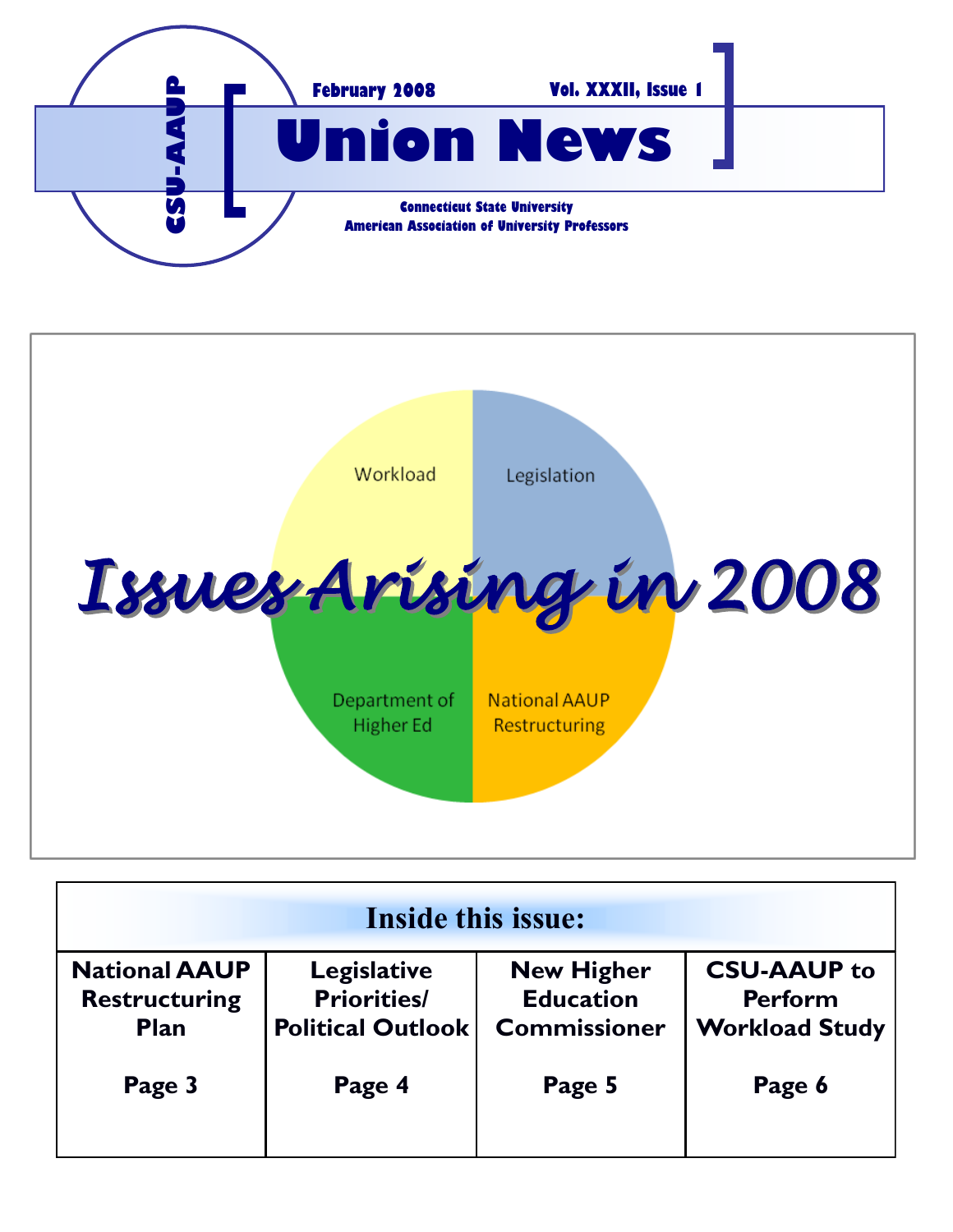### **CSU-AAUP**

## **Dates to Remember**

- January 20: DEC receives and reviews records and notifies first year renewal candidates (August hires) that they will be evaluated
- February 1: DEC Chairperson informs first year assessment candidates (August hires) in writing of the evaluation process; Provost takes required action and informs professional assessment candidates
- February 10: First year renewal candidates (August hires) submit relevant materials for consideration to DEC
- February 20: DEC submits evaluations and appropriate recommendations to the Dean for first year renewal candidates (August hires)
- February 25: Dean submits recommendations for first year renewal candidates (August hires)
- **March 5: CSU DAY AT THE CAPITOL (8:30 am-noon); see tentative schedule on page 4**

# *Union News*

CSU-AAUP Central Connecticut State University Marcus White Hall, Rooms 305, 307 & 310 New Britain, CT 06050 Phone (860) 832-3790 Fax (860) 832-3794 Email: aaup@ccsu.edu Website: www.ccsu.edu/aaup/csu

> Editor: Ellen Benson Bensonell@ccsu.edu

### *Are You a Member?*

Everyone is a member of the bargaining unit, however you must declare your desire to be a member of the professional organization of AAUP. Dues is the same, regardless of your membership status, but being a member entitles you to many benefits such as discounts on car rentals, cell phone service, tires, amusement park admission, and legal services. In addition, you will be able to take advantage of group discount rates for automobile, homeowner's, life, and professional liability insurance. However, one of the most important benefits may be the right to vote in AAUP elections and the right to run for office (please see the box on page 3 regarding upcoming elections). If you are unsure of your membership status, do not hesitate to sign up on our website, www.ccsu.edu/aaup/csu. You may also view the many benefits available to you on our website as well.

### *Tired of Renting Academic Regalia?*

Oak Hall Cap & Gown Company offers AAUP members excellent prices on academic regalia. Robes are available in a variety of fabrics, as well as hoods, caps, tassels and garment bags. Own your regalia, tailored to your measurements, and wear it with pride! Contact your local AAUP office for a price list and order form.

### *Academe*

As a CSU-AAUP member, you are entitled to receive *Academe*, the bimonthly magazine that analyzes higher education issues from faculty members' perspectives. The magazine, published by National AAUP, begins with an incisive round-up of news affecting professors. Feature articles examine tenure, affirmative action, part-time faculty appointments, distance education, intellectual property, and other timely academic issues. Investigative reports on violations of academic freedom and tenure are regular components. Columns cover legal trends, legislative developments, and new scholarly books. You must be an "active" member (have signed a membership form) to receive *Academe.*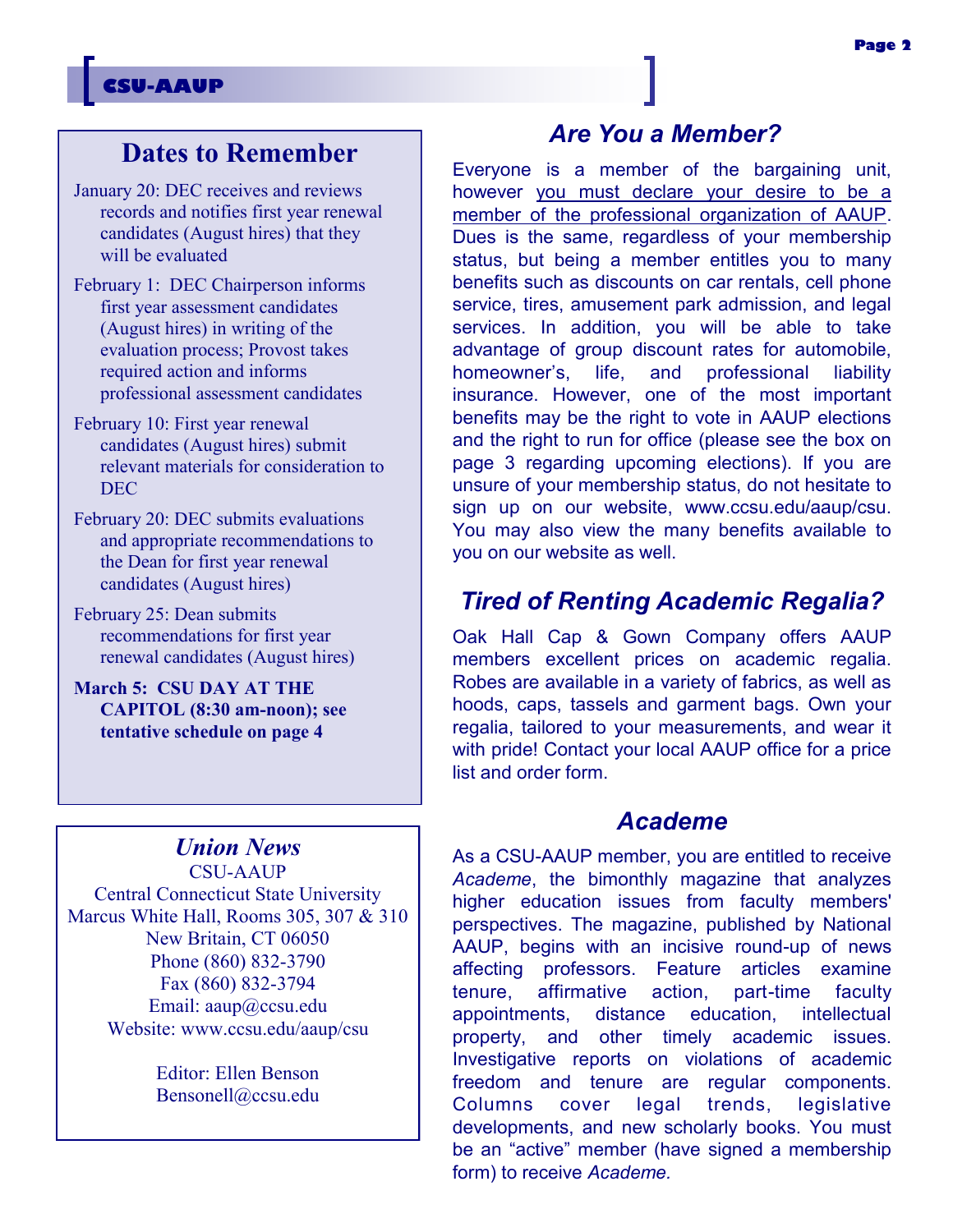# **The State of AAUP Restructuring**

National AAUP has proposed a plan to restructure the AAUP into three separate, but related, entities. The rationale for this separation is tax-related. Due to the AAUP's current tax status as a  $501(c)3$  public charity, the organization must operate exclusively for educational purposes. However, this classification limits the activities the Association can engage in, including developing and distributing publications that are relevant only to its members' interests as well as limiting lobbying functions. The proposed restructuring would break the AAUP into three separate, but related, organizations: AAUP, the AAUP Foundation, and AAUP-CBC (Collective Bargaining Congress). All current members of AAUP would continue to be members of AAUP and in addition, members of unions would belong to the AAUP-CBC. The AAUP Foundation would be a charitable trust that supports the principles of academic freedom and quality higher education. Each organization would have a different tax status: the AAUP Foundation would be a  $501(c)3$  charitable organization, the AAUP would be a  $501(c)6$ professional organization, and the AAUP-CBC would be classified as a  $501(c)5$  labor union.

According to Cary Nelson, AAUP President, restructuring would help to strengthen collective bargaining for the local chapters. Educational resources could be available through the organization's website. In addition, the organization would now be allowed to lobby in support of or against legislation as well as establish a strike fund. There are many more arguments in favor of this restructuring, which can be found on the AAUP website at www.aaup.org.

However, there have been some criticisms and concerns voiced by some of the larger chapters, including CSU-AAUP, UConn-AAUP, and Rutgers-AAUP/AFT (the three largest bargaining units) regarding organizational management at National AAUP. These concerns have caused additional questions regarding the financial aspects of restructuring.

In response to these concerns, the CBC held its first of three regional meetings on January 26 in New York City to discuss the concerns of the chapters and answer questions. CSU-AAUP sent ten leaders to the meeting. These leaders, echoed by officials from UConn-AAUP and Rutgers AAUP-AFT, expressed interest in having greater financial transparency. Moreover, the chapters would like local leaders with accounting experience to be able to review its budget and financial records. The CBC leaders gave us assurances that this would be forthcoming.

The CSU-AAUP Council will be discussing this issue at its next meeting and will be holding discussions about restructuring on each campus in the spring.

Restructuring will be voted on by the June 2008 Annual Meeting in Washington, D.C. Also in June 2008, the CBC will vote on the adoption of a new constitution to replace the current CBC bylaws.

*Local AAUP Elections will be held this Spring! Check with your chapter for open positions and the requirements to run. If our records indicate that you are not an "active" member, you will soon be receiving a letter along with a membership form from Caryl Schiff-Greatorex, Director of Member Services. Please return this form by March 3 in order to be eligible to vote in the upcoming elections.*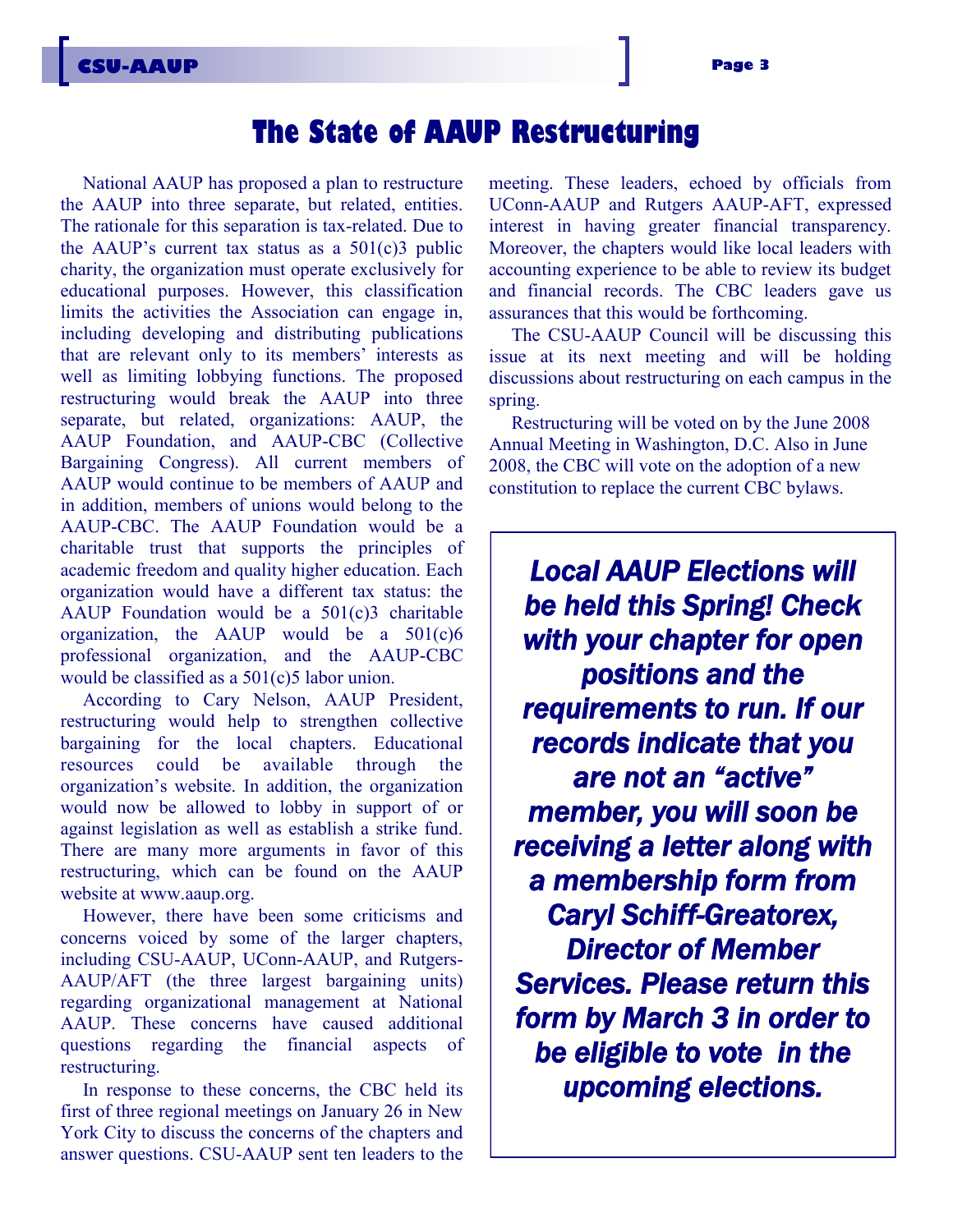# **CSU-AAUP's Legislative Priorities**

CSU-AAUP made significant gains through its lobbying efforts last year. Over one million dollars in funding was appropriated for additional full-time faculty at CSUS, resulting in the addition of 23 new full-time lines. The General Assembly approved the state bonding package which includes \$950 million for "CSUS 2020" over the next ten years as well as the 2007-2011 CSU-AAUP/BOT Collective Bargaining Agreement, containing one of the largest salary increases of any bargaining unit in the state.

**CSU-AAUP**

We celebrated these successes and we hope to add to them this coming legislative session, which begins February 6. Our main priority will again be funding for additional full-time faculty. CSU has experienced diminishing numbers of full-time teaching professionals for a number of years, so it will take more than 23 new faculty to reverse this trend. We were happy to receive some funding towards this end last session, but we hope to use our momentum to build upon that success.

CSU-AAUP plans to organize events and activities in support of this funding, such as CSUS Lobby Day at the Capitol on Wednesday, March 5. The event will

feature a legislative breakfast co-sponsored by SUOAF-AFSCME and scheduled appointments with your legislators. If you are interested in participating, please contact Ellen Benson at (860) 832-3793 or by e-mail at bensonell@ccsu.edu. The tentative schedule for the day can be found below.



## **The Political Climate**

Governor Rell announced her budget adjustments on February 6 at a joint meeting of the General Assembly, where she made it very clear that she plans to limit spending and oppose any tax hikes during the coming legislative session. As the Governor's economic advisers are predicting that the nation will be in a recession in the next few months, Governor Rell wants to protect Connecticut from any decline in its economy. Therefore, Governor Rell presented a \$18.5 billion budget, a modest 4.8% increase in spending over the current fiscal year.

CSU-AAUP was concerned that there would be cuts to CSUS's budget or to higher education as a whole. Since public higher education is one of the only state agencies that has a reliable revenue stream - student tuition - we are never safe from cuts, especially in weaker economies. Also, while many state services are discussed as vital and necessary, higher education is often described as a luxury, not a right.

However, Governor Rell recommended not only that the budget for CSUS be maintained but also that an additional \$295,000 be appropriated to increase the annual number of nursing graduates by 22 by the end of Fiscal Year 2009. Of this money, \$195,000 will be used to fund three faculty positions, one at Western and two at Southern. While this is positive news, there are many more steps in the budget process before the General Assembly passes a final budget. To be successful in maintaining our budget throughout the session, our lobbying strategy must continue to emphasize the connection between higher education, a skilled workforce, and a strong economy.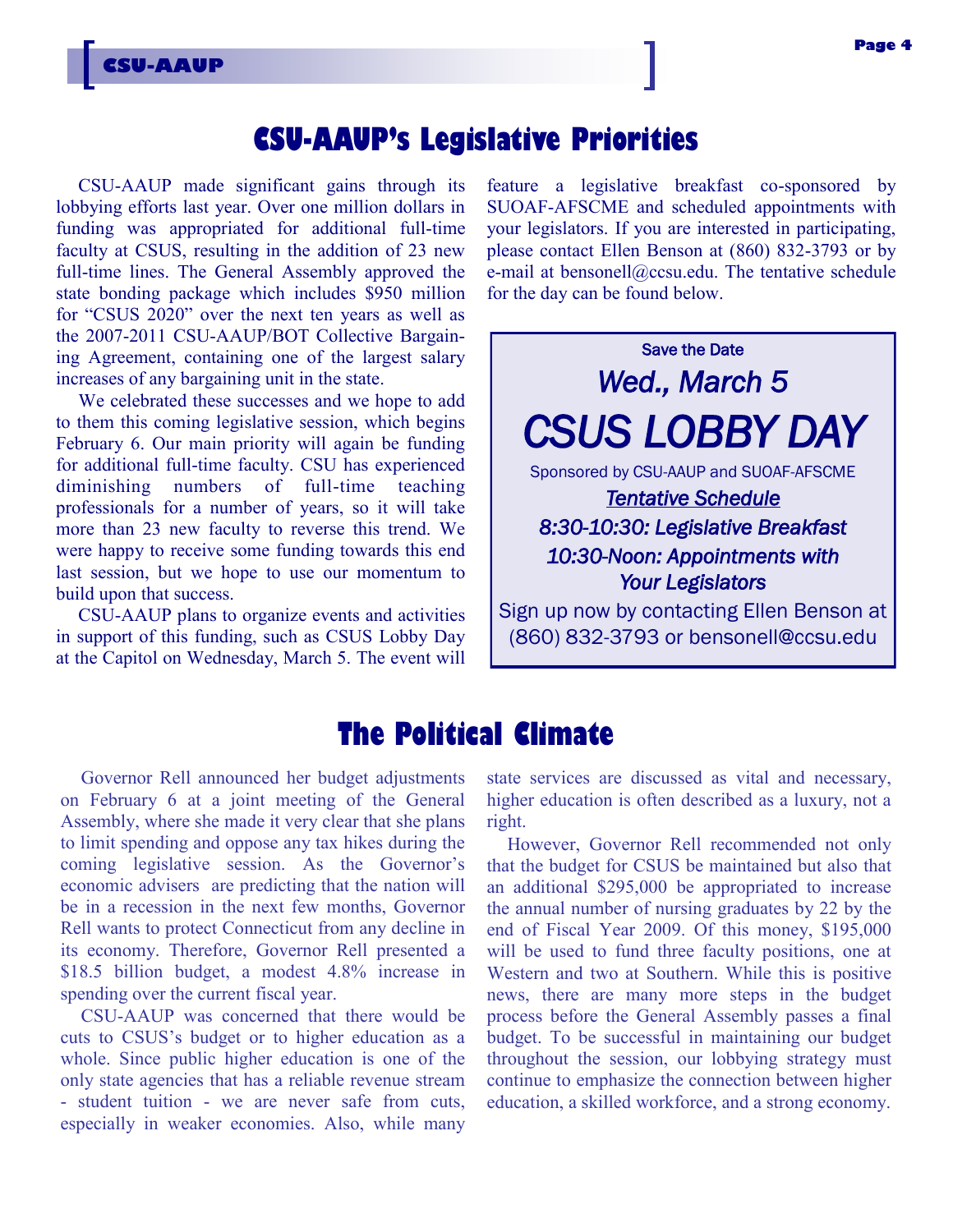### **CSU-AAUP**

# **New CT Higher Education Commissioner Appointed**

Michael Meotti, a former legislator and the current • president of the United Way of Connecticut, has been named Higher Education Commissioner by the Board of Governors. Meotti will succeed Valerie Lewis, who retired on February 1.

Meotti has experience as a visiting lecturer in public  $\bullet$ policy at Trinity College and has served on many boards, such as the Manchester Community College Foundation, the Board of Governors' Tuition Policy • Review Committee, and the Board of Governors' Public Agenda Advisory Council.

be to improve graduation rates. In the article he went on At its meeting on January 24, 2008, the CSU-AAUP In a *Hartford Courant* article announcing his appointment, Meotti said one of his top priorities will to say that "In a sense there are still kind of two Americas...students who attend four-year colleges and • graduate on time, and those who do not...Graduating, even in six years, can be particularly tough for lowincome and minority students and especially males. The problems are multifaceted...and finding a solution requires more than financial aid...it could mean child care, transportation and addressing cultural issues" (*A Matter of Opportunity*, 1/8/08).

In addition to improving the graduation rates, Meotti  $\bullet$ will focus on "innovation as a way to maintain the state's competitiveness and to emphasize the importance of higher education for more than just individuals."

Meotti's appointment becomes effective on March 1.



# **Council Meeting**

At its meeting on December 20, 2007, the CSU-AAUP Council:

- Authorized sending the CSU-AAUP Officers, Chapter Presidents and one staff member to the regional Collective Bargaining Congress meeting at the PSC-CUNY office in New York City on January 26.
- Approved financing a comprehensive academic study on workload at CSU during the 2008-09 academic year.
- Voted to provide legal assistance up to \$5,500 for a member pursuing a CHRO complaint.
- Discussed National AAUP's plan to restructure the organization.

Council:

- Authorized expending financial support for CSU Lobby Day on Wednesday, March 5.
- Approved the attendance of up to 20 persons at the National Center for the Study of Collective Bargaining in Higher Education and the Professions 35th Annual National Conference, entitled "New Models: A Joint Management/Labor Meeting" at Baruch College.
- Authorized the renewal of the online voting software that was purchased last March; a discussion followed about using a more convenient password than the state employee ID number.
- Approved a resolution in support of a few paid editorials in the *Hartford Courant*, radio ads on NPR or WTIC AM, and the creation of a "CSU Faculty Experts" Legislative/Media Guide.
- Authorized funding to share the cost with SUOAF-AFSCME of sponsoring a reception honoring Senate President Don Williams for his strong support for CSU during the last legislative session. All legislators, faculty, and students will be invited to attend. A date for the reception has not yet been announced.
- Heard a report from the ECSU-AAUP chapter that the Faculty Workload Committee recommended that ECSU convert to four, rather than three, credit courses. ECSU-AAUP has offered to share the expense of bringing some representatives to ECSU from campuses which have recently converted from three to four-credit courses to discuss their experiences.